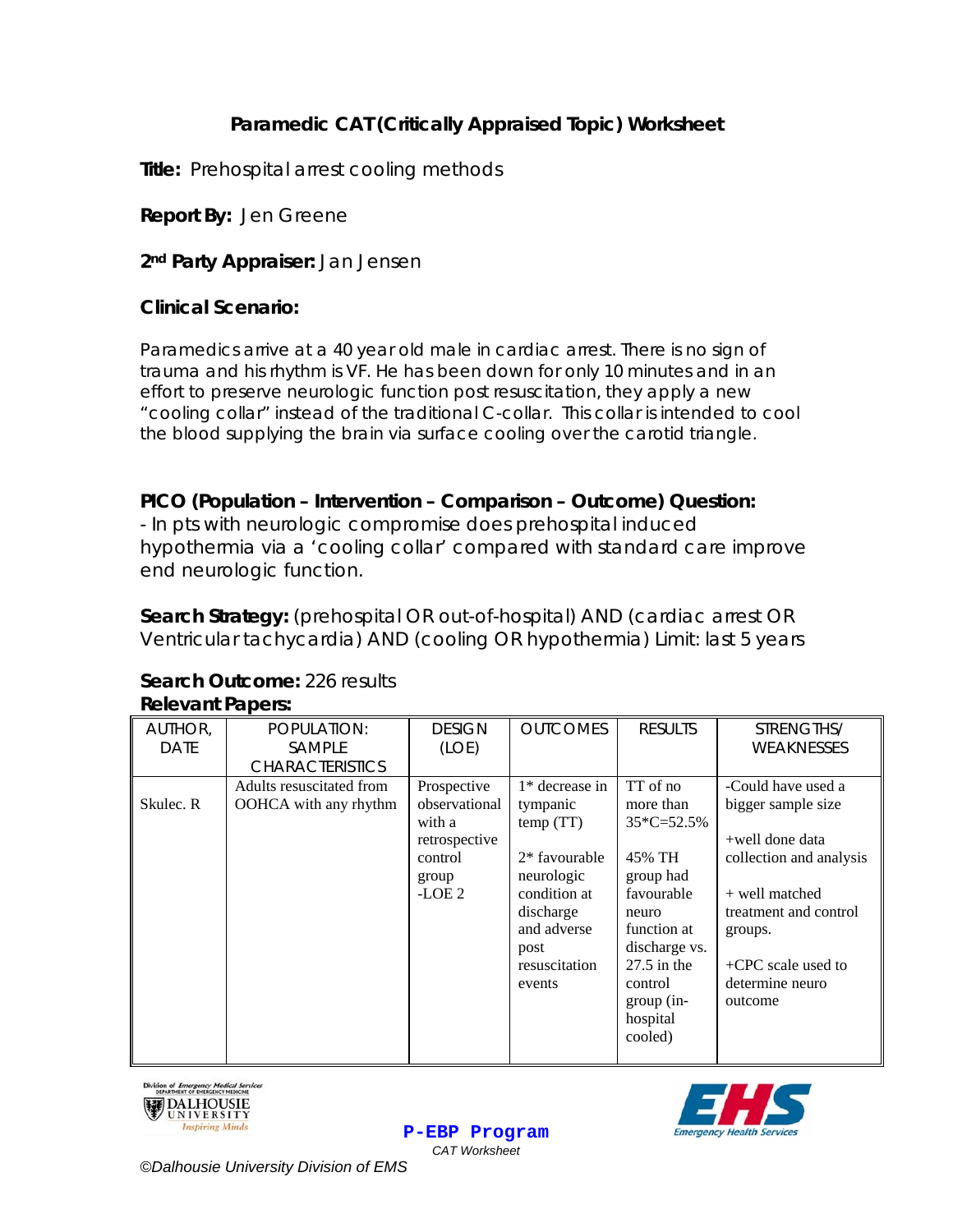|             | 234 adult pts rescusitated<br>for OOHCA with an                     | Prospective<br>RCT                    | Functional<br>status at                                  | Prehospital<br>cooling had                                                                                                                    | +Large sample                                                                                                                                      |
|-------------|---------------------------------------------------------------------|---------------------------------------|----------------------------------------------------------|-----------------------------------------------------------------------------------------------------------------------------------------------|----------------------------------------------------------------------------------------------------------------------------------------------------|
| Bernard. S. | initial rhythm of VF                                                | $-LOE1$                               | hospital<br>discharge<br>(eg: home or<br>rehab)          | 47.5 %<br>favourable<br>discharge vs.<br>52.6 % of<br>the in<br>hospital<br>cooled<br>group.                                                  | +Good blinding<br>+Effective<br>randomization<br>-8 in the treatment<br>group received no<br>cooling due time to<br>ER                             |
| Bruel, C.   | 33 Adult comatose pts<br>with nontruamatic<br>OOHCA with any rhythm | Prospective<br>observational<br>study | Esophageal<br>temp<br>Neuro<br>outcome after<br>6 months | Temp was<br>reduced in<br>all 33 pts by<br>a median of<br>$2.1 *C$<br>4 pt<br>discharged 3<br>had a<br>favorable<br>neurological<br>CPC score | -no randomization<br>-no comparison group<br>-small sample size<br>+ well executed<br>protocol<br>+used CPC scale to<br>determine neuro<br>outcome |

**Comments**: - most pts also received in-hospital cooling

- VF as an initial rhythm is noted in each study to be an important determinant of favourable outcomes
- Pulmonary edema is a potential side effect of induced hypothermia.
- These pts where paralysed during the extent of their hypothermia

**Consider:** *Why would you NOT change practice, based on this article?* 

*In reference to the initial question there was a fair amount of drift. All these prehospital studies used cold infusions as opposed to surface cooling. With this available evidence I cannot support a proposed change in protocol to include cooling collars.* 

Lowering the pts temperature to hypothermic levels took ice-cold saline in *considerable amounts over time. It is difficult to imagine that a simple cooling collar would achieve similar results.* 

*There is currently no evidence on the cooling collar.* 

*Inducing hypothermia has potential side effects of pulmonary edema and the protocol must include the use of paralytic*





**P-EBP Program** *CAT Worksheet*